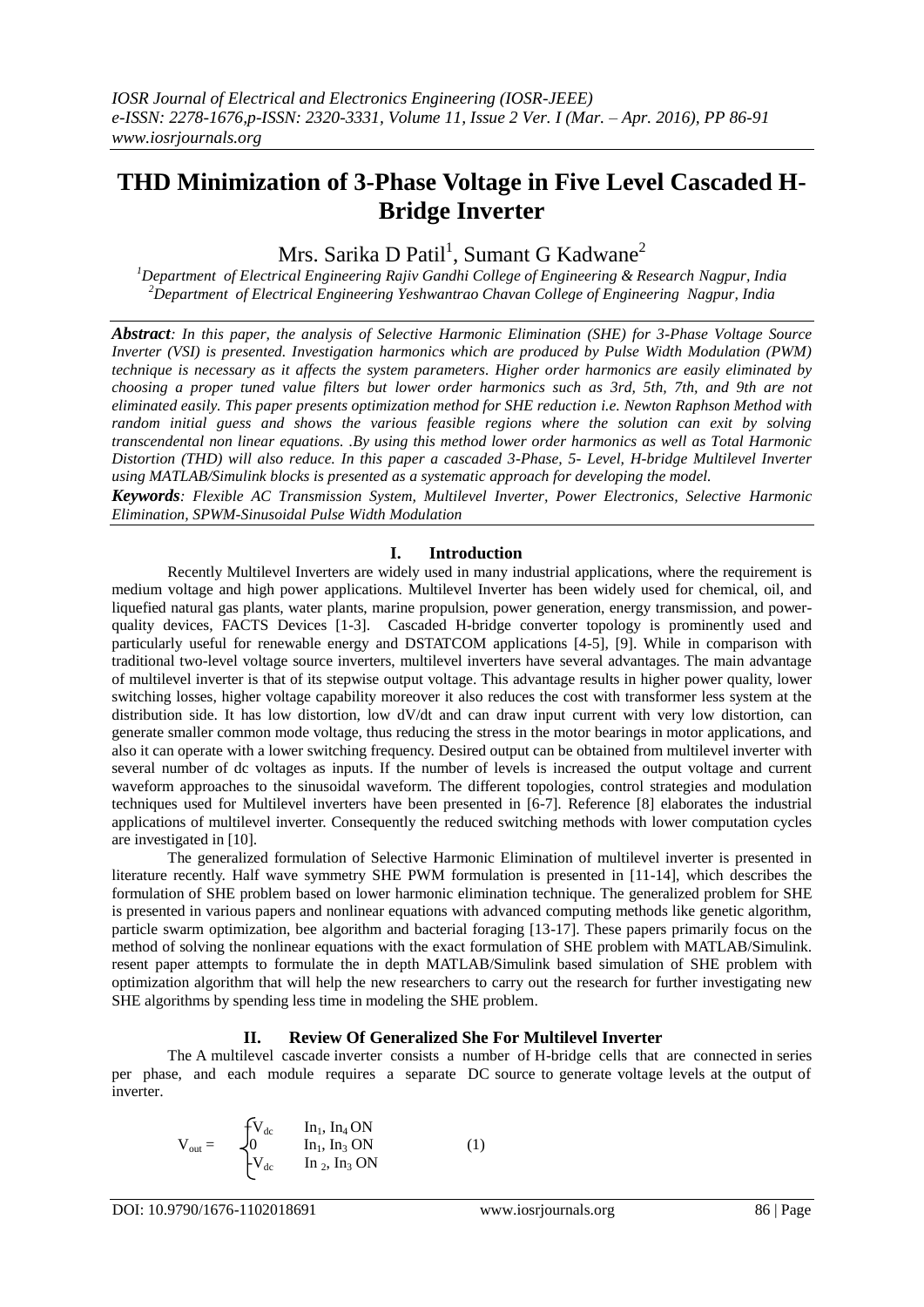The switching inputs shown as  $S_i$ , i=1 to 4 in the Fig. 1 allows obtaining output voltage as per (1). The Hbridge cells are serially connected over AC outputs to obtain expanded phase voltage levels and therefore, the total output level is the synthesize of cells output of each H-bridge. Cascade Multilevel Inverter (CMLI) is one of the most important topology in the family of multilevel and multipulse inverters.



Fig.1 Cascaded H-Bridge Multilevel Inverter

It requires least number of components as compared to diode-clamped and flying capacitors. The minimum number of levels and the voltage rating of the active devices (IGBTs, GTOs, power MOSFETs, etc.) are inversely related to each other. More levels in the inverter will lower the required voltage device rating of individual devices; or looking at it another way, a higher voltage rating of the devices will enable a fewer minimum number of levels to be used. The cascaded multilevel inverter consists of a number of H-bridge inverter units with separate dc source for each unit and is connected in cascade or series as shown in Fig. 1.

The output voltage levels as seen from Fig. 2 of each phase and each line voltage is given by (2) and (3) respectively.

$$
m = 2s + 1
$$
 (2)  
Switching devices = 2(m-1) (3)  
DC Bus capacitors = (m-1)/2

where 's' is the number of bridges, 'm' is the number of levels. The ratio of DC voltage source naturally affects the output levels of a cascade multilevel inverter. The Fourier series expansion of the general multilevel stepped output voltage is given in (4), where n is the harmonic number of the output voltage of inverter.  $V(wt) = \sum_{n=1}^{\infty} V_n \sin(nwt)$ (4)

Where



Fig. 2 Output voltage waveform of 7-level Cascaded Multilevel Inverter

The switching angles can be chosen to obtain minimum voltage harmonics. Normally, these angles are chosen so as to cancel the predominant lower frequency harmonics. The selective harmonic elimination method is also called fundamental switching frequency method based on the harmonic elimination theory proposed in [18],[19]. The major difficulty for selective harmonic elimination methods, including the fundamental switching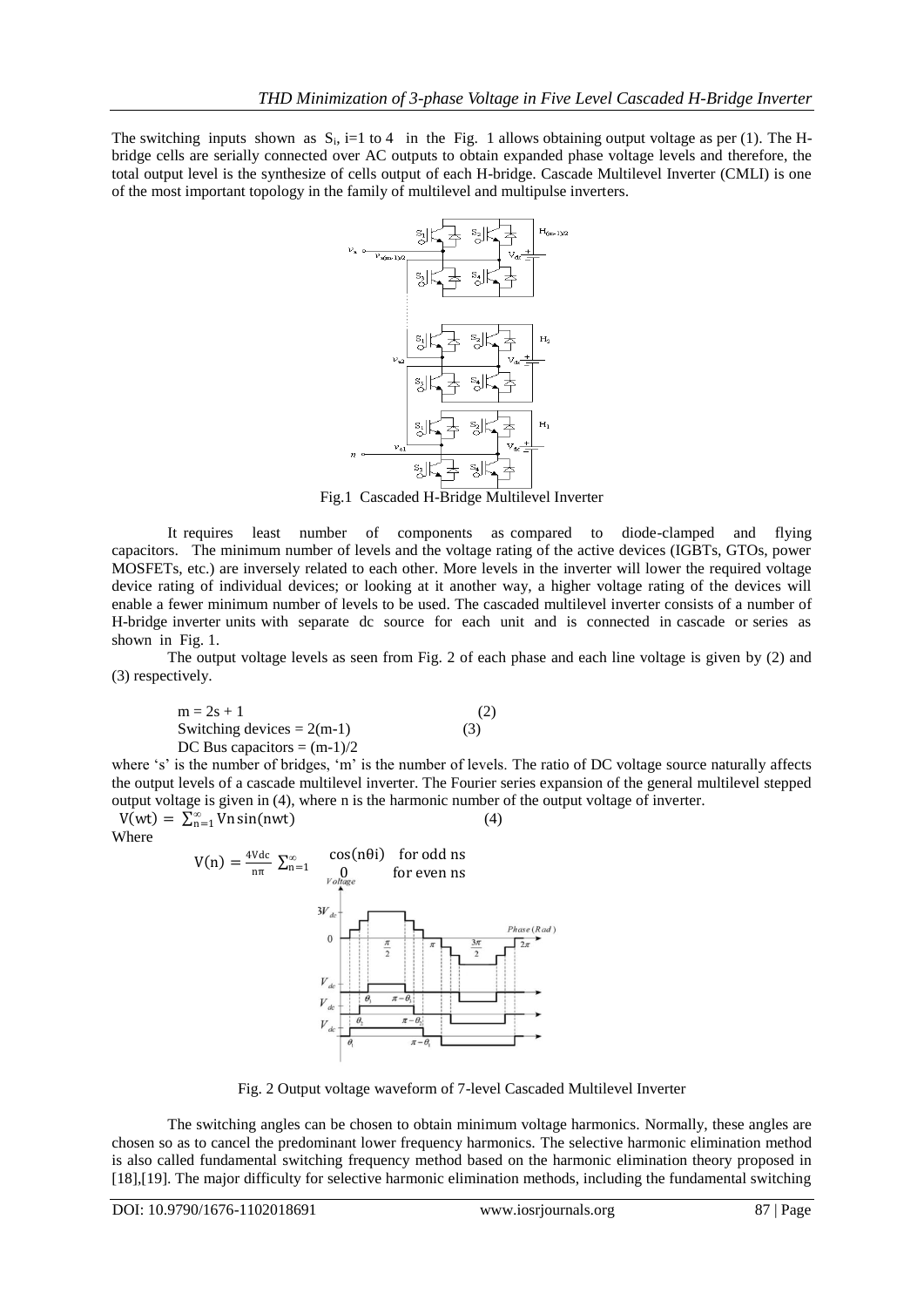π

frequency method and the Virtual Stage PWM method, is to solve the transcendental equations for switching angles.

To satisfy fundamental voltage and to eliminate 5th and 7th harmonics, three nonlinear equations are as follows.

$$
V_1 = \frac{4 \text{Vdc}}{\pi} \left[ \cos(\theta_1) + \cos(\theta_2) + \cos(\theta_3) \right] = V_1^*
$$
(5)  
\n
$$
V_5 = \frac{4 \text{Vdc}}{5\pi} \left[ \cos(5\theta_1) + \cos(5\theta_2) + \cos(5\theta_3) \right] = 0
$$
(6)  
\n
$$
V_7 = \frac{4 \text{Vdc}}{7\pi} \left[ \cos(7\theta_1) + \cos(7\theta_2) + \cos(7\theta_3) \right] = 0
$$
(7)  
\nSubject to  $0 < \theta_1 < \theta_2 < \theta_3 < \theta_3$ 

2 These equations are nonlinear transcendental equations are solved by Newton-Raphson method using Random Initial Guess, as the solution doesn't depend upon the guess. This paper presents a multilevel inverter model with mathematical model for SPWM modulator to minimize THD.

#### **III. Description Of Model For Case Study Of 5-Level Inverter**

The primary building blocks in MatLab can be divided into 3 subsystems namely: Generation of gate pulses, simulation of 5-level inverter by spwm method, minimization of harmonics and THD by selective harmonic elimination method. The Reference sine wave is generated sine block with 120° displacement for each phase and amplitude as per the modulation index requirement. Fig. 3 shows the phase and line voltage of 5-level multilevel inverter whereas Fig.4 shows the FFT analysis showing Total THD of 71.20% by SPWM method.





Fig. 4 FFT Analysis by SPWM Method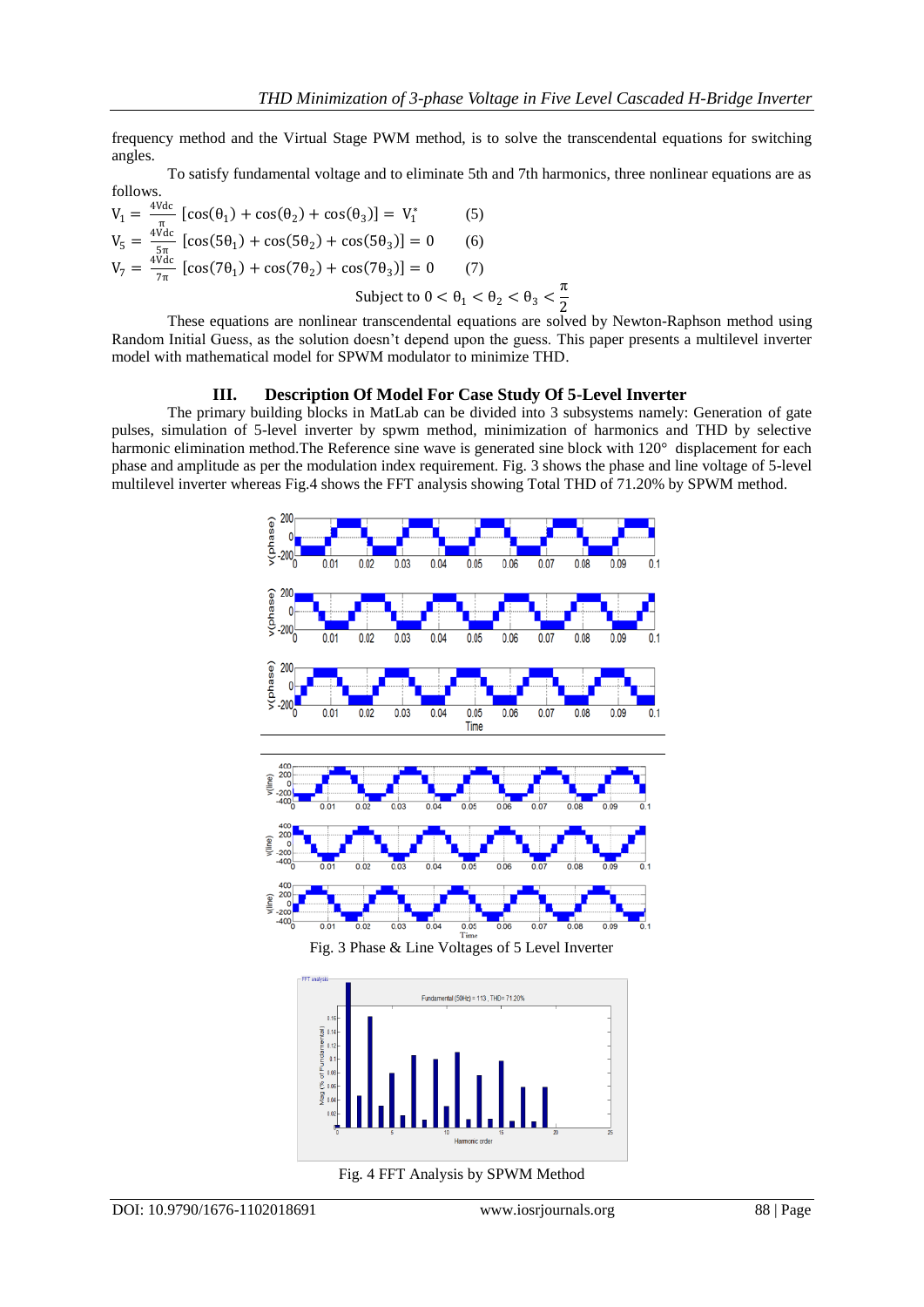## **IV. Selective Harmonic Elimination Method**

These offline calculated constant values of firing angles are then compared with the sine wave through comparator and given to gate pulses of respective switches(IGBT) in H- Bridge Model. For three phase generation the angles are displaced by 120° in each phase. The corresponding system for generating firing pulses is shown in Fig. 5. The dead band is not considered in this simulation model and complementary pulse is fed to the upper and lower switches of each leg of H bridge inverter. Here sine wave is compared with firing angle



Fig. 5 PWM Pulses for generating H bridge

By inserting notches at a particular instant, total THD is reduced to 4.66% which is below IEEE 519 standard as shown in Fig.6



Fig. 6 FFT Analysis for Selective Harmonic Elimination (SHE)

|    | Harmonic                                       | FFT Analysis of | <b>Total Harmonic</b> |
|----|------------------------------------------------|-----------------|-----------------------|
| No | Elimination                                    | Magnitude (% of | Distortion            |
|    | Techniques                                     | fundamental)    | (THD)                 |
|    | Sinusoidal PWM                                 |                 |                       |
|    | Technique                                      | 113.3           | 71.20                 |
|    | Selective Harmonic<br>Elimination<br>Technique | 117.6           | 4.66%                 |

## **V. Filter Section**

Here LC filter is used to filter out the ripple and minimize the higher order harmonics In LC filter an Inductor is connected in series with the load (RL). It offers high resistance path to The load (RL). The capacitor transverse the load through the inductance, In this manner the AC component are filtered and a flat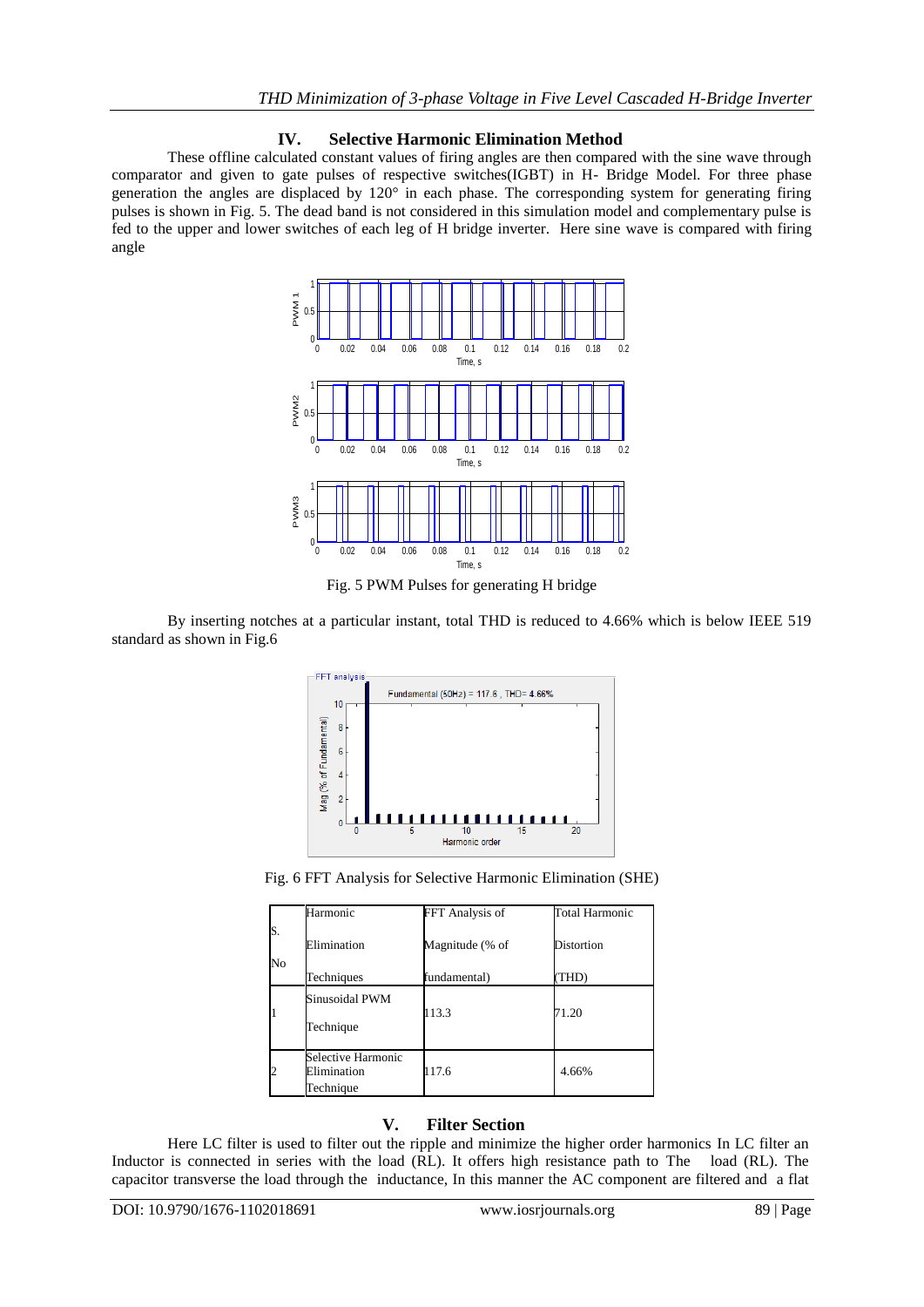DC is supplied all the way through the load. Here the distorted harmonics are removed and the smooth wave forms are obtained .Here the distorted harmonics are removed and the smooth wave forms are obtained as shown in Fig.  $7 & 8$ .



#### **VI. Conclusion**

Simulation of Multilevel Inverter for three phase 5-Level inverter with SHE in MATLAB/Simulink is presented as a systematic design approach. The results obtained from simulation of MATLAB/Simulink shows that the harmonic THD contents are 4.66% and also third, fifth and seventh harmonics are within 1% tolerance. 9<sup>th</sup> harmonic shall be automatically cancelled and other higher order harmonics are eliminated by filter. While it is to be noted that the fundamental harmonic is preserved and selected order of harmonics are very small which strongly confirms the validity of proposed system.

#### **References**

- [1]. J. S. Lai, F. Z. Peng, Multilevel Converter-A New Breed of Power Converters, IEEE Trans. Industry Applications, Vol. 32, No. 3, May/June 1996, pp. 509-517.
- [2]. L.M.Tolbert, F.Z.Peng, Multilevel Converters as a utility interface for renewable energy system, IEEE conference, 2000 Vol.2,pp. 1271-1274.
- [3]. T.A. Meynard, H. Foch, P. Thomas, J. Courault, R. Jakob, and M. Nahrstaedt, Multicell Converters: Basic concepts and Industry applications, IEEE Trans on Industrial Application, Vol.49, No. 5, pp 955-964, Oct.2002.
- [4]. K. Corzine, Y. Familiant, A new cascaded multilevel H-bridge drive, IEEE Trans on Power Electron., Vol. 17, No. 1, pp. 125–131, Jan. 2002.
- [5]. N. Farokhnia, S. H. Fathi, and H. R. Toodeji, Direct nonlinear control for individual DC voltage balancing in cascaded multilevel DSTATCOM, in Proc. IEEE Int. Conf. EPECS, 2009, pp. 1–8.
- [6]. J. Rodriguez, J.S. lai, and F.Z. Peng, Multilevel Inverters: A Survey of topologies, controls , and applications, IEEE Trans on Industrial Electronics, Vol. 49, No. 4, pp 724-738, Aug 2002.
- [7]. L.G. Franquelo, J. Rodriguez, J. I. Leon, S. Kouro, R. Portillio, and M.A. M. Prats, The age of multilevel Converters arrives, IEEE Trans on Industrial Electronics., Mag, Vol.2, No. 2, pp 28-39, June 2008.
- [8]. S.Kouro, M. Malinowski, K Gopakumar, J. Pou, L.G. Franquelo, Wu Bin, J Rodriguez, M.A Perez, J.I.Leon, Recent Advances and Industrial Electronics, Vol 57 , [Issue: 8, Page\(s\): 2553 –](http://ieeexplore.ieee.org/xpl/tocresult.jsp?isnumber=5508599) 2580, 2010.
- [9]. Mariusz Malinowski, K. Gopakumar, Jose Rodriguez, Marcelo A. Perez, A Survey on Cascaded Multilevel Inverters, IEEE Trans on Industrial Electronics., Vol. 57, No. 7, July 2010.
- [10]. Applications of Multilevel Converters, IEEE Trans on Industrial Electronics, Vol 57 , [Issue: 8, Page\(s\): 2553 –](http://ieeexplore.ieee.org/xpl/tocresult.jsp?isnumber=5508599) 2580, 2010.
- [11]. L.G. Franquelo, J. Rodriguez, J. I. Leon, S. Kouro, R. Portillio, and M.A. M. Prats, The age of multilevel Converters arrives, IEEE Transon Industrial Electronics., Mag, Vol.2, No. 2, pp 28-39, June 2008.
- [12]. S.Kouro, M. Malinowski, K Gopakumar, J. Pou, L.G. Franquelo, Wu Bin, J Rodriguez, M.A Perez, J.I.Leon, Recent Advances and Industrial Applications of Multilevel Converters, IEEE Trans on Industrial Electronics, Vol 57 , [Issue: 8, Page\(s\): 2553 –](http://ieeexplore.ieee.org/xpl/tocresult.jsp?isnumber=5508599) 2580, [2010.](http://ieeexplore.ieee.org/xpl/tocresult.jsp?isnumber=5508599)
- [13]. Mariusz Malinowski, K. Gopakumar, Jose Rodriguez, Marcelo A. Perez, A Survey on Cascaded Multilevel Inverters, IEEE Trans on Industrial Electronics., Vol. 57, No. 7, July 2010.